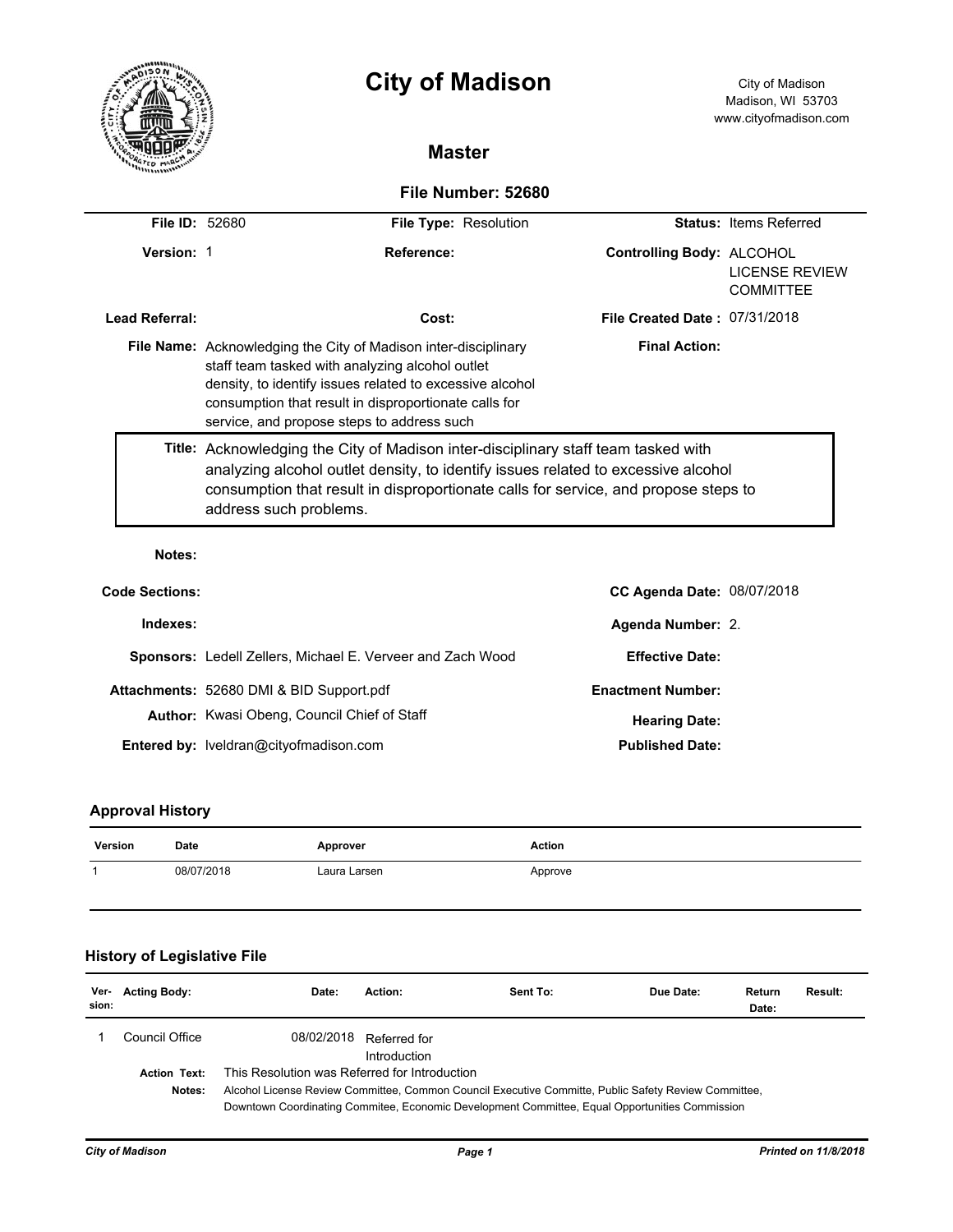#### *Master Continued (52680)*

| 1           | <b>COMMON COUNCIL</b>                               |                                                                                                                                                                                                                                                       | 08/07/2018 Refer    |                                                                                                                                                                                                                                                                                                                                                                                                                                                                                                                                                                                                                                    | <b>ALCOHOL</b><br><b>LICENSE REVIEW</b><br><b>COMMITTEE</b>                             |            | 09/26/2018 | Pass |
|-------------|-----------------------------------------------------|-------------------------------------------------------------------------------------------------------------------------------------------------------------------------------------------------------------------------------------------------------|---------------------|------------------------------------------------------------------------------------------------------------------------------------------------------------------------------------------------------------------------------------------------------------------------------------------------------------------------------------------------------------------------------------------------------------------------------------------------------------------------------------------------------------------------------------------------------------------------------------------------------------------------------------|-----------------------------------------------------------------------------------------|------------|------------|------|
|             | <b>Action Text:</b>                                 |                                                                                                                                                                                                                                                       |                     |                                                                                                                                                                                                                                                                                                                                                                                                                                                                                                                                                                                                                                    | A motion was made by Baldeh, seconded by Carter, to Refer to the ALCOHOL LICENSE REVIEW |            |            |      |
|             | Notes:                                              | COMMITTEE. The motion passed by voice vote/other.<br>Additional referral to Common Council Executive Committee, Public Safety Review Committee, Downtown<br>Coordinating Committee, Economic Development Committee, and Equal Opportunities Committee |                     |                                                                                                                                                                                                                                                                                                                                                                                                                                                                                                                                                                                                                                    |                                                                                         |            |            |      |
| $\mathbf 1$ | <b>ALCOHOL LICENSE</b><br><b>REVIEW COMMITTEE</b>   |                                                                                                                                                                                                                                                       | 08/07/2018 Refer    |                                                                                                                                                                                                                                                                                                                                                                                                                                                                                                                                                                                                                                    | <b>COMMON</b><br><b>COUNCIL</b><br><b>EXECUTIVE</b><br><b>COMMITTEE</b>                 |            | 09/04/2018 |      |
|             | <b>Action Text:</b><br>Notes:                       |                                                                                                                                                                                                                                                       |                     | This Resolution was Referred to the COMMON COUNCIL EXECUTIVE COMMITTEE                                                                                                                                                                                                                                                                                                                                                                                                                                                                                                                                                             |                                                                                         |            |            |      |
| 1           | ALCOHOL LICENSE<br><b>REVIEW COMMITTEE</b>          |                                                                                                                                                                                                                                                       | 08/07/2018 Refer    |                                                                                                                                                                                                                                                                                                                                                                                                                                                                                                                                                                                                                                    | PUBLIC SAFETY<br><b>REVIEW</b><br><b>COMMITTEE</b>                                      |            |            |      |
|             | <b>Action Text:</b><br>Notes:                       |                                                                                                                                                                                                                                                       |                     | This Resolution was Referred to the PUBLIC SAFETY REVIEW COMMITTEE                                                                                                                                                                                                                                                                                                                                                                                                                                                                                                                                                                 |                                                                                         |            |            |      |
| 1           | ALCOHOL LICENSE<br><b>REVIEW COMMITTEE</b>          |                                                                                                                                                                                                                                                       | 08/07/2018 Refer    |                                                                                                                                                                                                                                                                                                                                                                                                                                                                                                                                                                                                                                    | <b>ECONOMIC</b><br><b>DEVELOPMENT</b><br><b>COMMITTEE</b>                               |            | 09/26/2018 |      |
|             | <b>Action Text:</b><br>Notes:                       |                                                                                                                                                                                                                                                       |                     | This Resolution was Referred to the ECONOMIC DEVELOPMENT COMMITTEE                                                                                                                                                                                                                                                                                                                                                                                                                                                                                                                                                                 |                                                                                         |            |            |      |
| 1           | ALCOHOL LICENSE<br><b>REVIEW COMMITTEE</b>          |                                                                                                                                                                                                                                                       | 08/07/2018 Refer    |                                                                                                                                                                                                                                                                                                                                                                                                                                                                                                                                                                                                                                    | <b>DOWNTOWN</b><br><b>COORDINATING</b><br><b>COMMITTEE</b>                              |            | 10/18/2018 |      |
|             | <b>Action Text:</b><br>Notes:                       |                                                                                                                                                                                                                                                       |                     | This Resolution was Referred to the DOWNTOWN COORDINATING COMMITTEE                                                                                                                                                                                                                                                                                                                                                                                                                                                                                                                                                                |                                                                                         |            |            |      |
| 1           | ALCOHOL LICENSE<br><b>REVIEW COMMITTEE</b>          |                                                                                                                                                                                                                                                       | 08/07/2018 Refer    |                                                                                                                                                                                                                                                                                                                                                                                                                                                                                                                                                                                                                                    | <b>EQUAL</b><br><b>OPPORTUNITIES</b><br><b>COMMISSION</b>                               |            |            |      |
|             | <b>Action Text:</b><br>Notes:                       |                                                                                                                                                                                                                                                       |                     | This Resolution was Referred to the EQUAL OPPORTUNITIES COMMISSION                                                                                                                                                                                                                                                                                                                                                                                                                                                                                                                                                                 |                                                                                         |            |            |      |
| 1           | <b>COMMON COUNCIL</b><br><b>EXECUTIVE COMMITTEE</b> |                                                                                                                                                                                                                                                       | 09/04/2018 Re-refer |                                                                                                                                                                                                                                                                                                                                                                                                                                                                                                                                                                                                                                    | <b>COMMON</b><br><b>COUNCIL</b><br><b>EXECUTIVE</b><br><b>COMMITTEE</b>                 | 10/02/2018 | 10/16/2018 | Pass |
|             | <b>Action Text:</b>                                 | by voice vote/other.                                                                                                                                                                                                                                  |                     | A motion was made by Ald. Shiva Bidar-Sielaff, seconded by Ald. Rebecca Kemble, to re-refer this<br>item to the COMMON COUNCIL EXECUTIVE COMMITTEE meeting on 10/2/2018. The motion passed                                                                                                                                                                                                                                                                                                                                                                                                                                         |                                                                                         |            |            |      |
| 1           | EQUAL OPPORTUNITIES<br><b>COMMISSION</b>            |                                                                                                                                                                                                                                                       | 09/13/2018          |                                                                                                                                                                                                                                                                                                                                                                                                                                                                                                                                                                                                                                    |                                                                                         |            |            |      |
| 1           | PUBLIC SAFETY REVIEW<br><b>COMMITTEE</b>            |                                                                                                                                                                                                                                                       | 09/17/2018 Re-refer |                                                                                                                                                                                                                                                                                                                                                                                                                                                                                                                                                                                                                                    | <b>ALCOHOL</b><br>LICENSE REVIEW<br><b>COMMITTEE</b>                                    |            |            | Pass |
|             | <b>Action Text:</b>                                 | vote:                                                                                                                                                                                                                                                 |                     | Mustajab Abbas made a motion to refer to the October PSRC meeting. Myadze seconded the<br>motion. Anglim indicated the item before the committee is time sensitive as it has a timeline that<br>would need to be back before the referring committee before our next PSRC meeting. Some<br>members of the committee were not aware there was information on this agenda item and did not<br>review prior to the meeting and indicated they would like to refer to have time to review the<br>information before making a decision.<br>A motion was made by Abbas, seconded by Myadze, to Table. The motion passed by the following |                                                                                         |            |            |      |

Absent: 2 Ledell Zellers and Margaret Anderson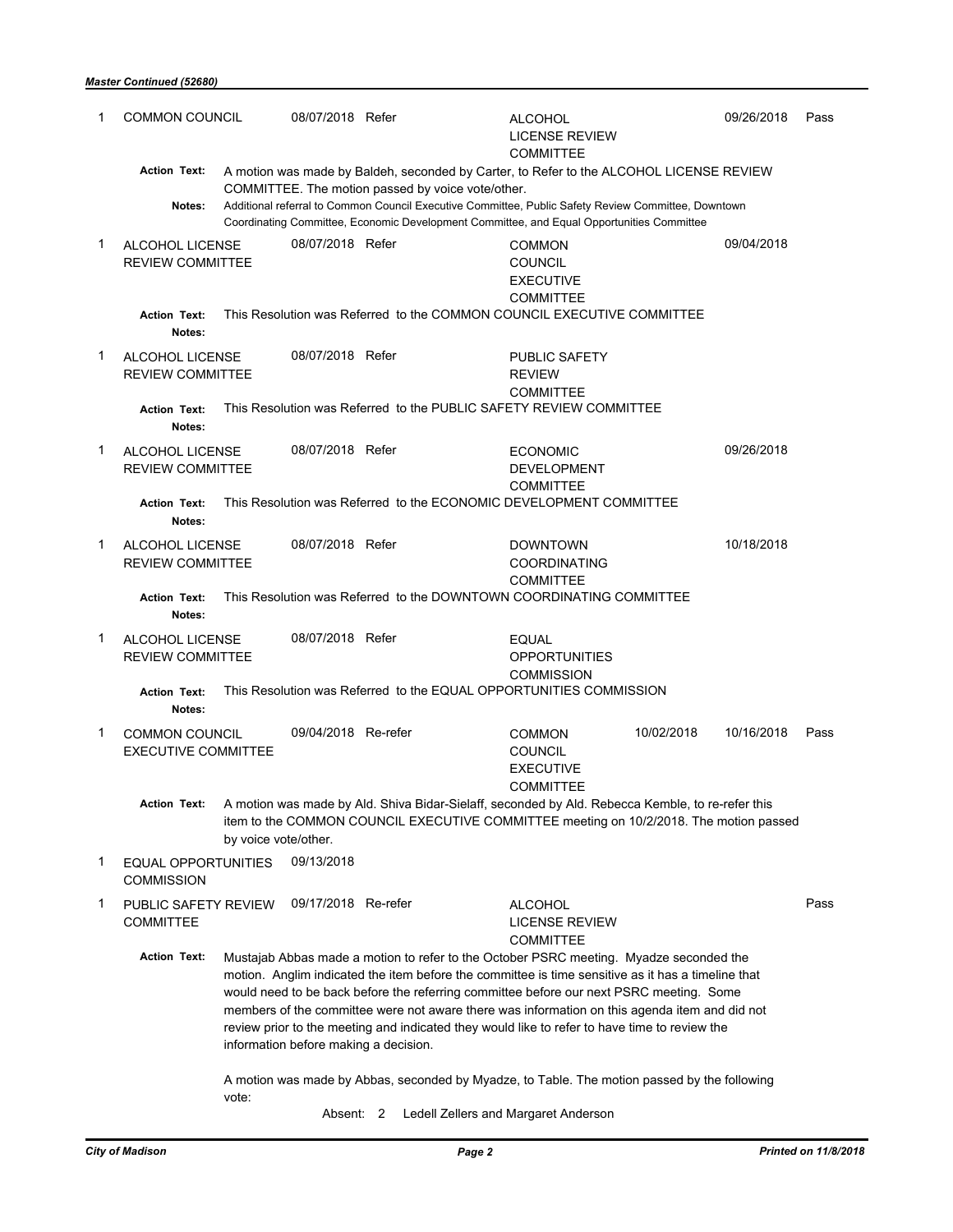|   |                                                           |                                                                                                                                                                                                                                                                                                                                                                                                                      | Ayes: 5<br>Noes: 1 | Amoah and Charles Myadze<br>Mary T. Anglim                                                                                                                                                                                                                                                                   | Debra F. Julian; Sara J. Petzold; Syed (John) Mustajab Abbas; Gideon W. |            |            |      |
|---|-----------------------------------------------------------|----------------------------------------------------------------------------------------------------------------------------------------------------------------------------------------------------------------------------------------------------------------------------------------------------------------------------------------------------------------------------------------------------------------------|--------------------|--------------------------------------------------------------------------------------------------------------------------------------------------------------------------------------------------------------------------------------------------------------------------------------------------------------|-------------------------------------------------------------------------|------------|------------|------|
|   |                                                           | Non Voting: 2                                                                                                                                                                                                                                                                                                                                                                                                        |                    |                                                                                                                                                                                                                                                                                                              | Paul E. Skidmore and Barbara Harrington-McKinney                        |            |            |      |
| 1 | <b>ECONOMIC</b><br><b>DEVELOPMENT</b><br><b>COMMITTEE</b> |                                                                                                                                                                                                                                                                                                                                                                                                                      | the                | 09/26/2018 Return to Lead with<br>Recommendation<br>for Approval                                                                                                                                                                                                                                             | <b>ALCOHOL</b><br><b>LICENSE REVIEW</b><br><b>COMMITTEE</b>             |            |            | Pass |
|   | <b>Action Text:</b>                                       | A motion was made by Stanley, seconded by Staniszewski, to Return to Lead with the<br>Recommendation for Approval to the ALCOHOL LICENSE REVIEW COMMITTEE. The motion passed<br>by voice vote.                                                                                                                                                                                                                       |                    |                                                                                                                                                                                                                                                                                                              |                                                                         |            |            |      |
| 1 | <b>COMMON COUNCIL</b><br><b>EXECUTIVE COMMITTEE</b>       | 10/02/2018 Re-refer                                                                                                                                                                                                                                                                                                                                                                                                  |                    |                                                                                                                                                                                                                                                                                                              | <b>COMMON</b><br><b>COUNCIL</b><br><b>EXECUTIVE</b><br><b>COMMITTEE</b> | 10/16/2018 | 10/16/2018 | Pass |
|   | <b>Action Text:</b>                                       | Requested that the sponsors of the resolution be invited to attend the next CCEC meeting.                                                                                                                                                                                                                                                                                                                            |                    |                                                                                                                                                                                                                                                                                                              |                                                                         |            |            |      |
|   |                                                           |                                                                                                                                                                                                                                                                                                                                                                                                                      | Ayes: 5<br>Noes: 1 | A motion was made by Ald. David Ahrens, seconded by Ald. Sheri Carter, to Re-refer to the 10/16/18<br>COMMON COUNCIL EXECUTIVE COMMITTEE. The motion passed by voice vote/other.<br>Sheri Carter; Shiva Bidar-Sielaff; David Ahrens; Barbara<br>Harrington-McKinney and Marsha A. Rummel<br>Paul E. Skidmore |                                                                         |            |            |      |
|   |                                                           | Excused: 1                                                                                                                                                                                                                                                                                                                                                                                                           |                    | Rebecca Kemble                                                                                                                                                                                                                                                                                               |                                                                         |            |            |      |
|   |                                                           | Non Voting: 1                                                                                                                                                                                                                                                                                                                                                                                                        |                    | Samba Baldeh                                                                                                                                                                                                                                                                                                 |                                                                         |            |            |      |
| 1 | PUBLIC SAFETY REVIEW<br><b>COMMITTEE</b>                  | 10/10/2018                                                                                                                                                                                                                                                                                                                                                                                                           |                    |                                                                                                                                                                                                                                                                                                              |                                                                         |            |            |      |
| 1 | EQUAL OPPORTUNITIES<br><b>COMMISSION</b>                  | 10/11/2018                                                                                                                                                                                                                                                                                                                                                                                                           |                    |                                                                                                                                                                                                                                                                                                              |                                                                         |            |            |      |
|   | <b>Action Text:</b>                                       | The Equal Opportunities Commission is waiting on data, including the demographics of people<br>causing the problems and the demographics of the establishments that have the complaints.<br>McDowell calls for a written request to be made for this information. Ramey moved to postpone this<br>item until further information is provided. McDowell seconded the motion. Motion passes by voice<br>vote.          |                    |                                                                                                                                                                                                                                                                                                              |                                                                         |            |            |      |
| 1 | <b>COMMON COUNCIL</b><br><b>EXECUTIVE COMMITTEE</b>       |                                                                                                                                                                                                                                                                                                                                                                                                                      | the                | 10/16/2018 Return to Lead with<br>Recommendation<br>for Approval                                                                                                                                                                                                                                             | <b>ALCOHOL</b><br><b>LICENSE REVIEW</b><br>COMMITTEE                    |            |            | Pass |
|   | <b>Action Text:</b><br>Notes:                             | A motion was made by Ald. David Ahrens, seconded by Ald. Shiva Bidar-Sielaff, to Return to Lead<br>with the Recommendation for Approval of a SUBSTITUTE RESOLUTION (to be drafted) to the<br>ALCOHOL LICENSE REVIEW COMMITTEE. The motion passed by voice vote/other.<br>Approved with recommendation to have sponsors draft substitute resolution with assistance from Ald. Kemble,<br>Ald. Ahrens and Ald. Carter. |                    |                                                                                                                                                                                                                                                                                                              |                                                                         |            |            |      |
| 1 | <b>ALCOHOL LICENSE</b><br><b>REVIEW COMMITTEE</b>         | 10/17/2018 Re-refer                                                                                                                                                                                                                                                                                                                                                                                                  |                    |                                                                                                                                                                                                                                                                                                              | <b>ALCOHOL</b><br><b>LICENSE REVIEW</b><br><b>COMMITTEE</b>             |            |            | Pass |
|   | <b>Action Text:</b>                                       | A motion was made by Bidar-Sielaff, seconded by Verveer, to Re-refer to the ALCOHOL LICENSE<br>REVIEW COMMITTEE. The motion passed by voice vote/other. Mr. Fletcher abstained.                                                                                                                                                                                                                                      |                    |                                                                                                                                                                                                                                                                                                              |                                                                         |            |            |      |
| 1 | <b>DOWNTOWN</b><br>COORDINATING<br><b>COMMITTEE</b>       |                                                                                                                                                                                                                                                                                                                                                                                                                      | the                | 10/18/2018 Return to Lead with<br>Recommendation<br>for Approval                                                                                                                                                                                                                                             | <b>ALCOHOL</b><br><b>LICENSE REVIEW</b><br><b>COMMITTEE</b>             |            |            | Pass |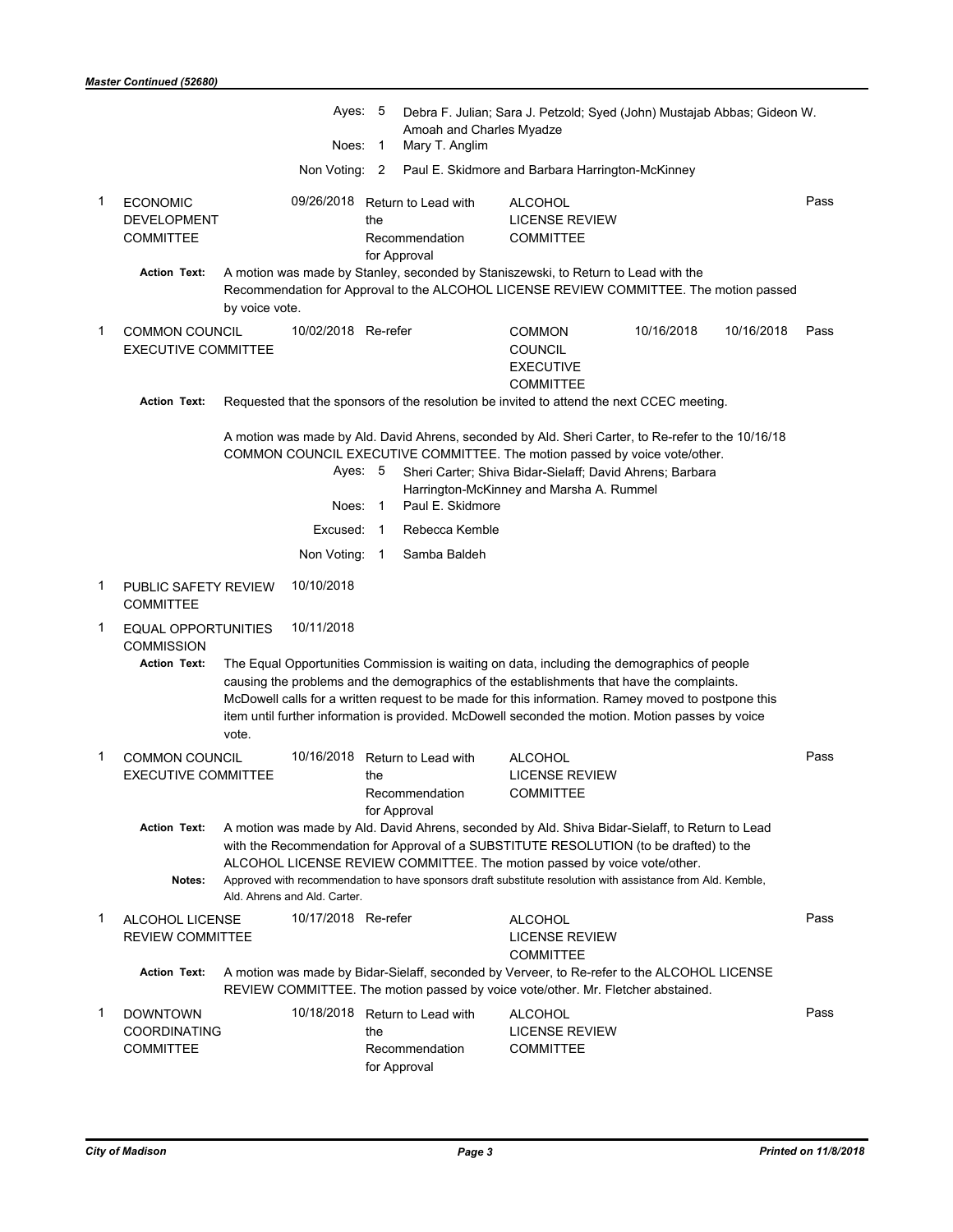- A motion was made by Martin, seconded by Henn, to Return to Lead with the Recommendation for Approval with the recommendation that the City Attorney's Office provide more interpretation and direction on the public meetings process and that the Staff Team should provide a preliminary report to the Common Council on or about June 30, 2019 to the ALCOHOL LICENSE REVIEW COMMITTEE. The motion passed by voice vote/other.  **Action Text:**
- 1 PUBLIC SAFETY REVIEW 11/08/2018 **COMMITTEE**
- 1 EQUAL OPPORTUNITIES 11/08/2018 **COMMISSION**

### **Text of Legislative File 52680**

### **Fiscal Note**

This analysis was called for as part of the 2018 Adopted Operating Budget. Staff from Public Health and the Department of Finance are coordinating efforts to carry out the analysis in partnership with relevant agencies. The project will be completed during the fall of 2018. **Title**

Acknowledging the City of Madison inter-disciplinary staff team tasked with analyzing alcohol outlet density, to identify issues related to excessive alcohol consumption that result in disproportionate calls for service, and propose steps to address such problems.

### **Body**

WHEREAS, there is an increasing number of and concentration of bars, taverns, restaurants, and other establishments that serve alcohol in the City of Madison, particularly downtown Madison area; and,

WHEREAS, that national research provides evidence that links alcohol outlet density to various health and social harms; and,

WHEREAS, there is a common perception that certain areas of the City disproportionately consume City resources and therefore pull these resources away from other areas of the City; and,

WHEREAS, the City has not adopted a policy to deal with the problems caused by excessive consumption of alcohol, the density of bars and taverns, and the risk to MPD officers and other persons in the areas with high numbers of bars, taverns, restaurants and other establishments that serve alcohol; and,

WHEREAS, the increasing number of calls to MPD for incidents in and around the downtown and other areas of the city with high numbers of alcohol serving establishments often means other areas of the City have fewer MPD officers available, especially on weekends when there may be a greater need for officers; and,

WHEREAS, studies have shown the health and social impacts of excessive consumption of alcohol extend beyond the users to others in the area impacted; and,

WHEREAS, the City needs to develop long term policies and solutions to the problems presented by the density of bars, taverns, restaurants and other places serving alcohol beverages; and,

WHEREAS, including stakeholders concerned with the success of the downtown and other areas of the city with high numbers of alcohol serving establishments provides the best opportunity for defining such policies; and,